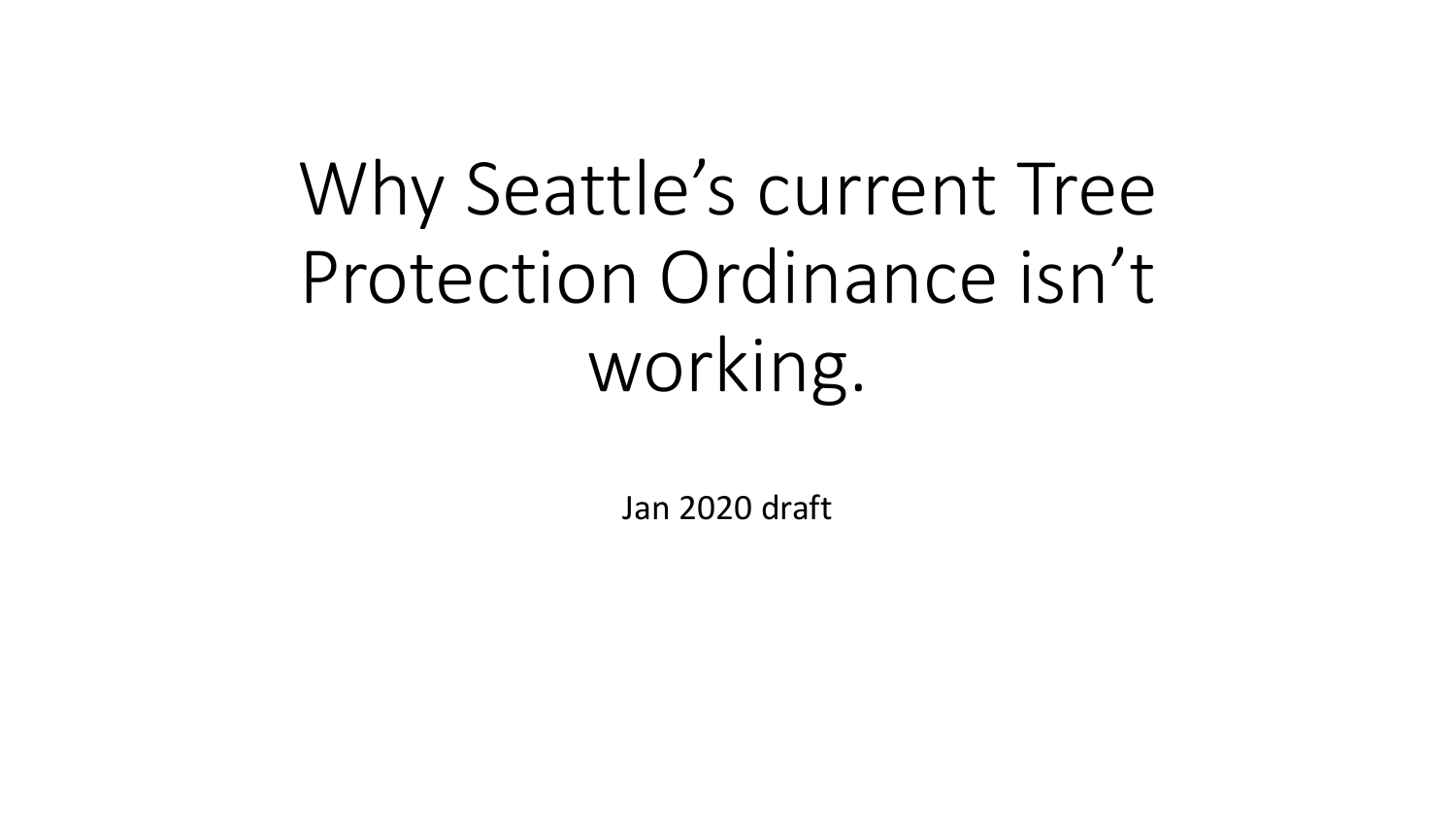### Clearcut in Victory Heights in Seattle

How SMC 25.11 – Seattle's Tree Protection Ordinance is applied during development

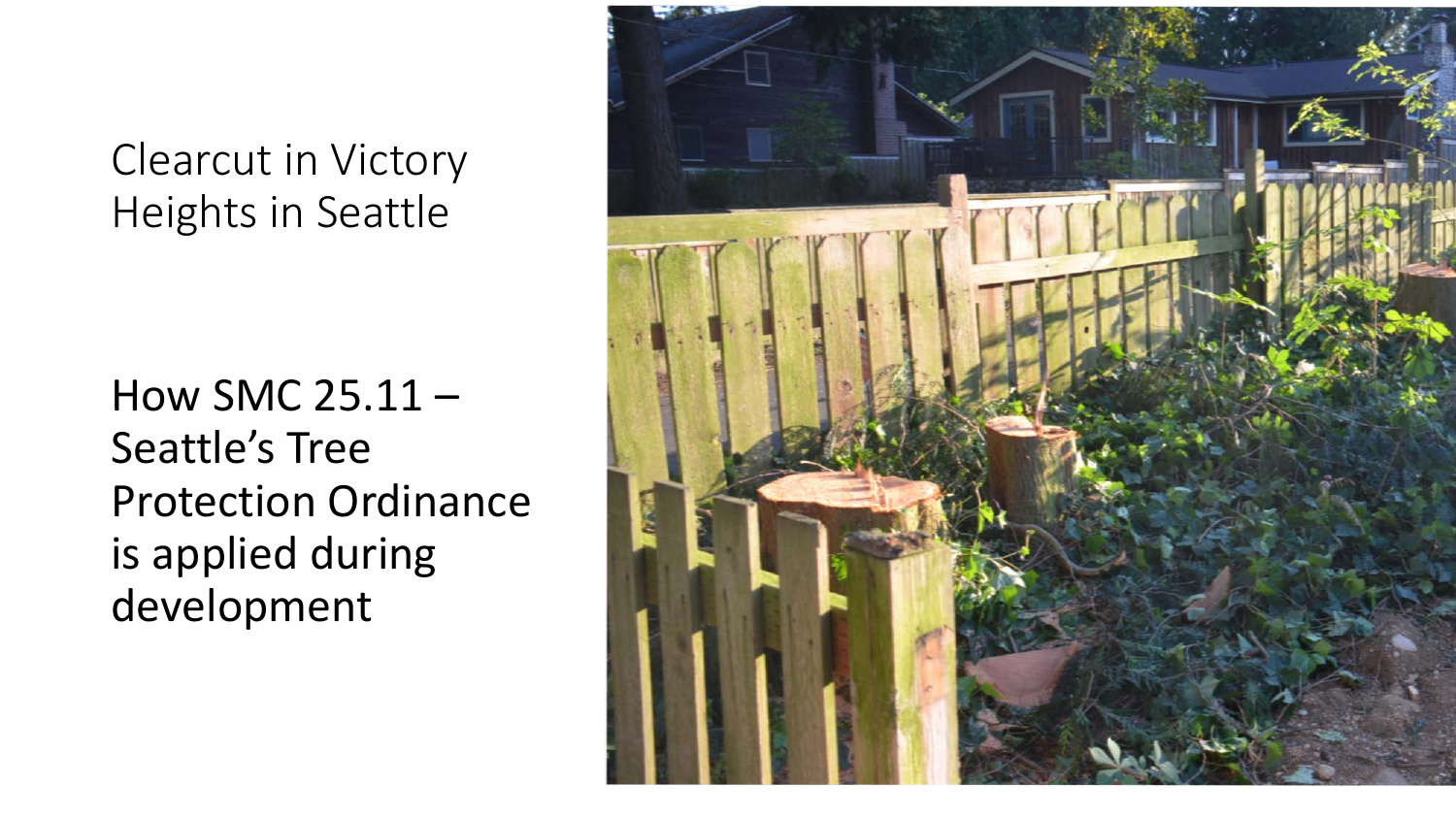Seattle Tree Protection Ordinance SMC 25.11

"SMC 25.11.030 Exemptions The following activities are exempt from the provisions of this chapter: …

F. Tree removal shown as part of an issued building or grading permit as provided in Sections 25.11.060, 25.11.070, and 25.11.080"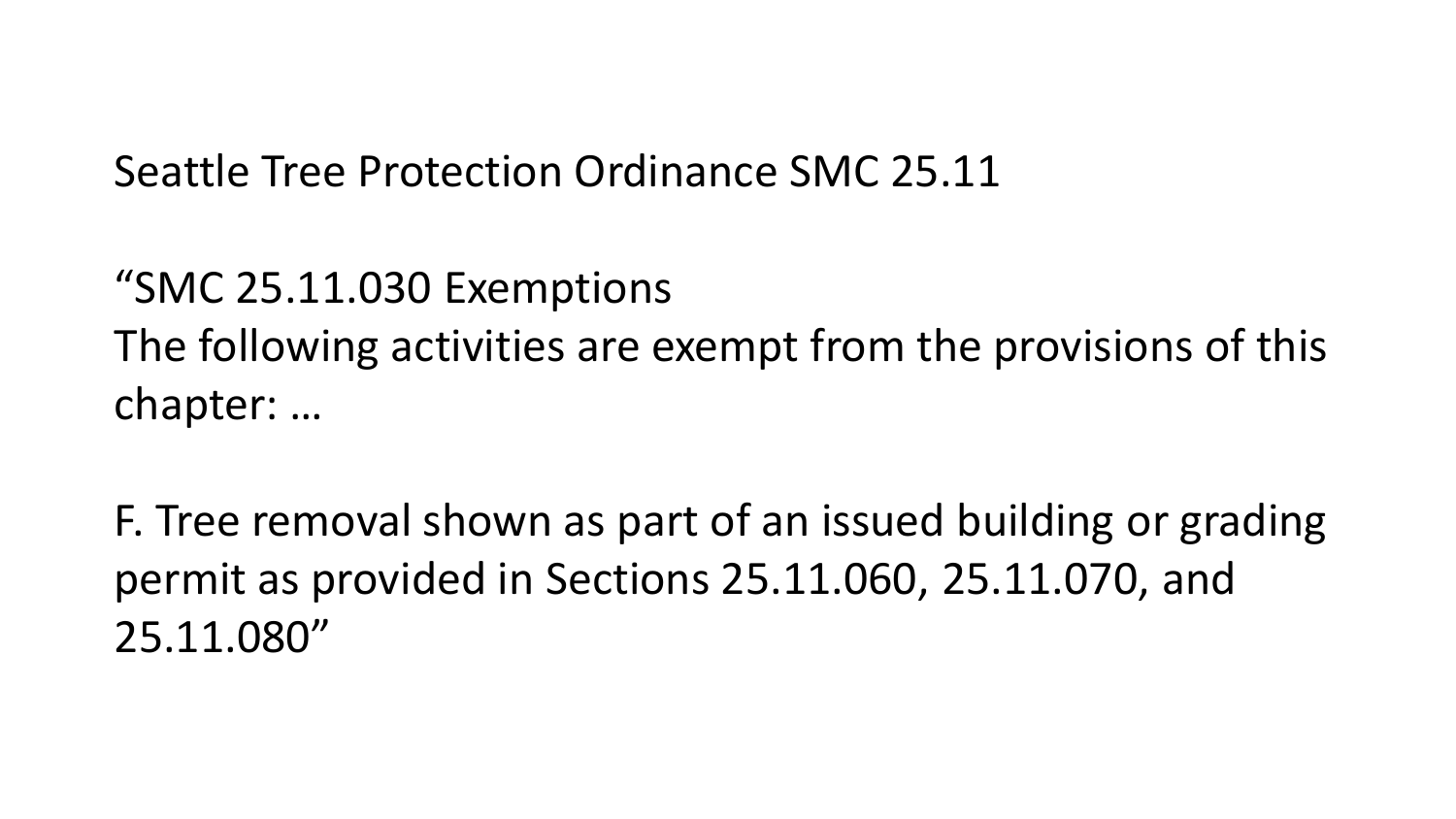"SMC 25.11.060 Tree protection on sites undergoing development in Single-family and Residential Small Lot zones. A. Exceptional Trees.

- 1. The Director may permit a tree to be removed only if:
- a. the maximum lot coverage permitted on the site according to SMC Title 23, the Land Use Code, cannot be achieved without extending into the tree protection area or into a required front and/or rear yard to an extent greater than provided for in subsection A2 of this section;"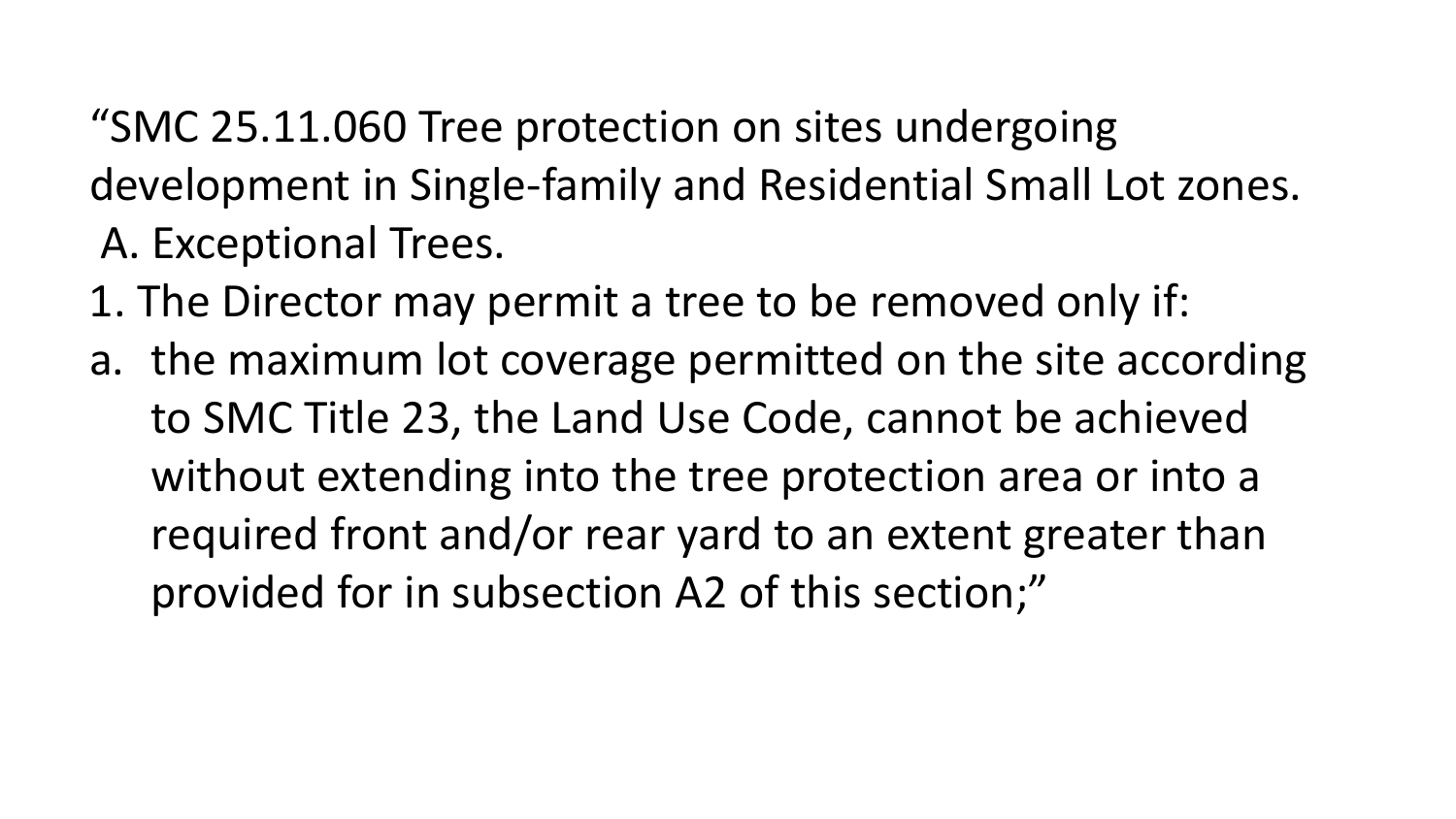Comment - there is no explicit protection for non-exceptional trees during development. SMC 25.11 only addresses protection for exceptional trees. Exceptional trees are defined in detail in Director's Rule 16-2008 – Designation of exceptional trees..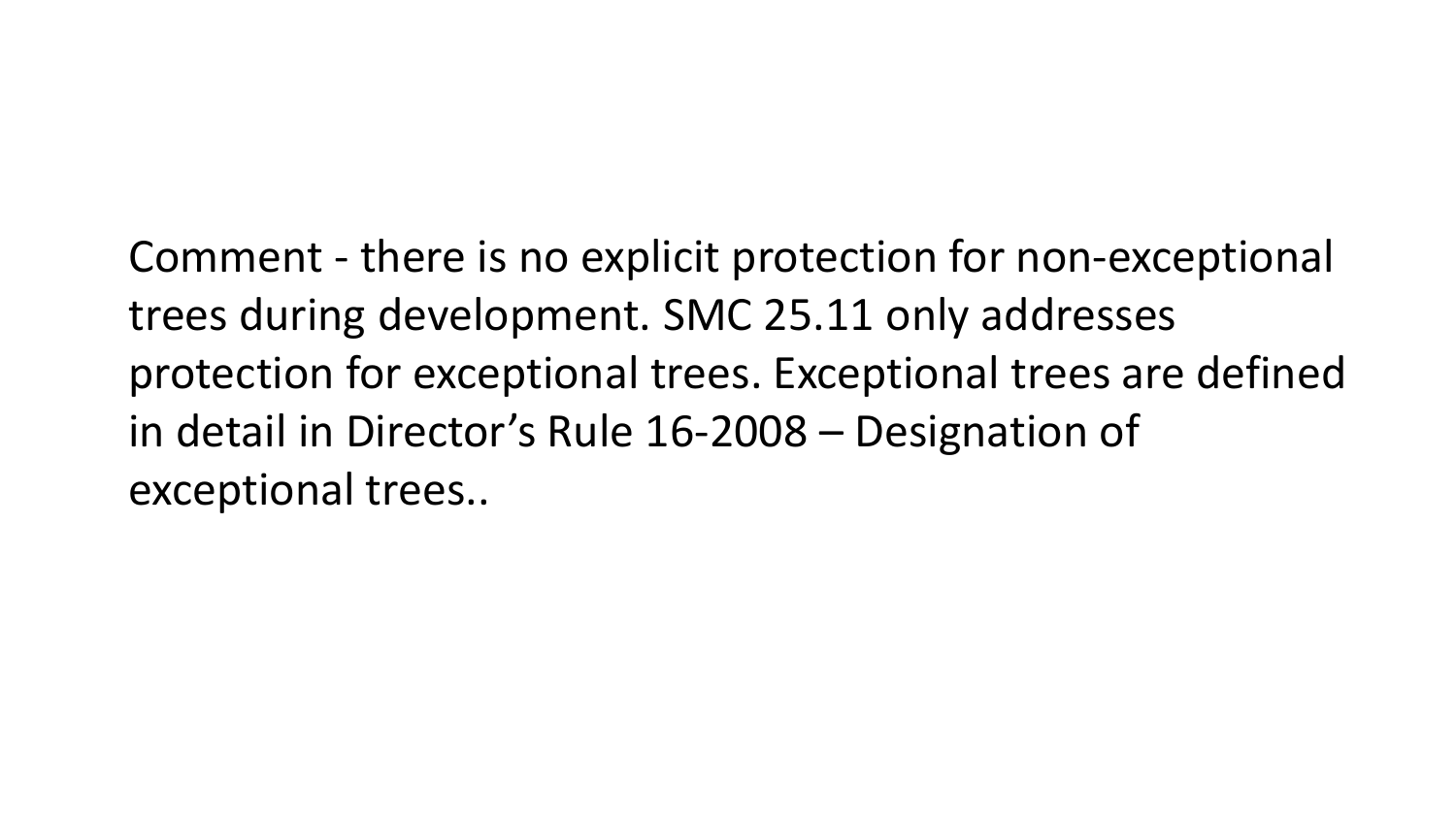"C. The development shall meet the tree requirements of Section 23.44.020"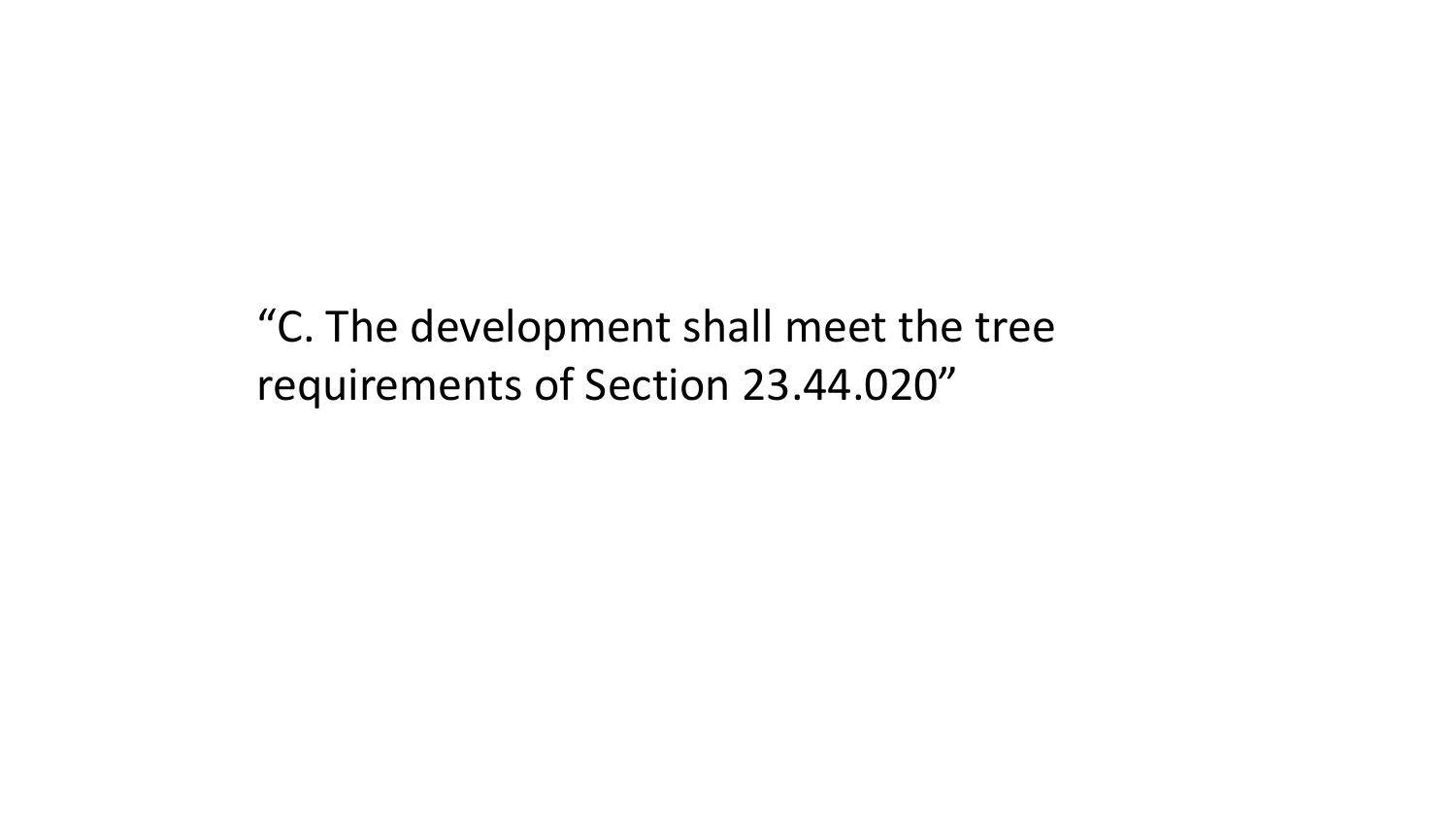#### "SMC 23.44.020 Tree requirements

- A. Tree Requirements in SF 5000, SF 7200 and SF 9600
- 1. When a single-family dwelling unit is constructed on a lot in a SF 5000, SF 7200 or SF 9600 zone, a minimum number of caliper inches of tree must be provided on the lot as follows: a. For lots over 3,000 square feet, at least 2 caliper inches of tree per 1,000 square feet of lot area

b. On lots that are 3,000 square feet or smaller, at least 3 caliper inches of tree."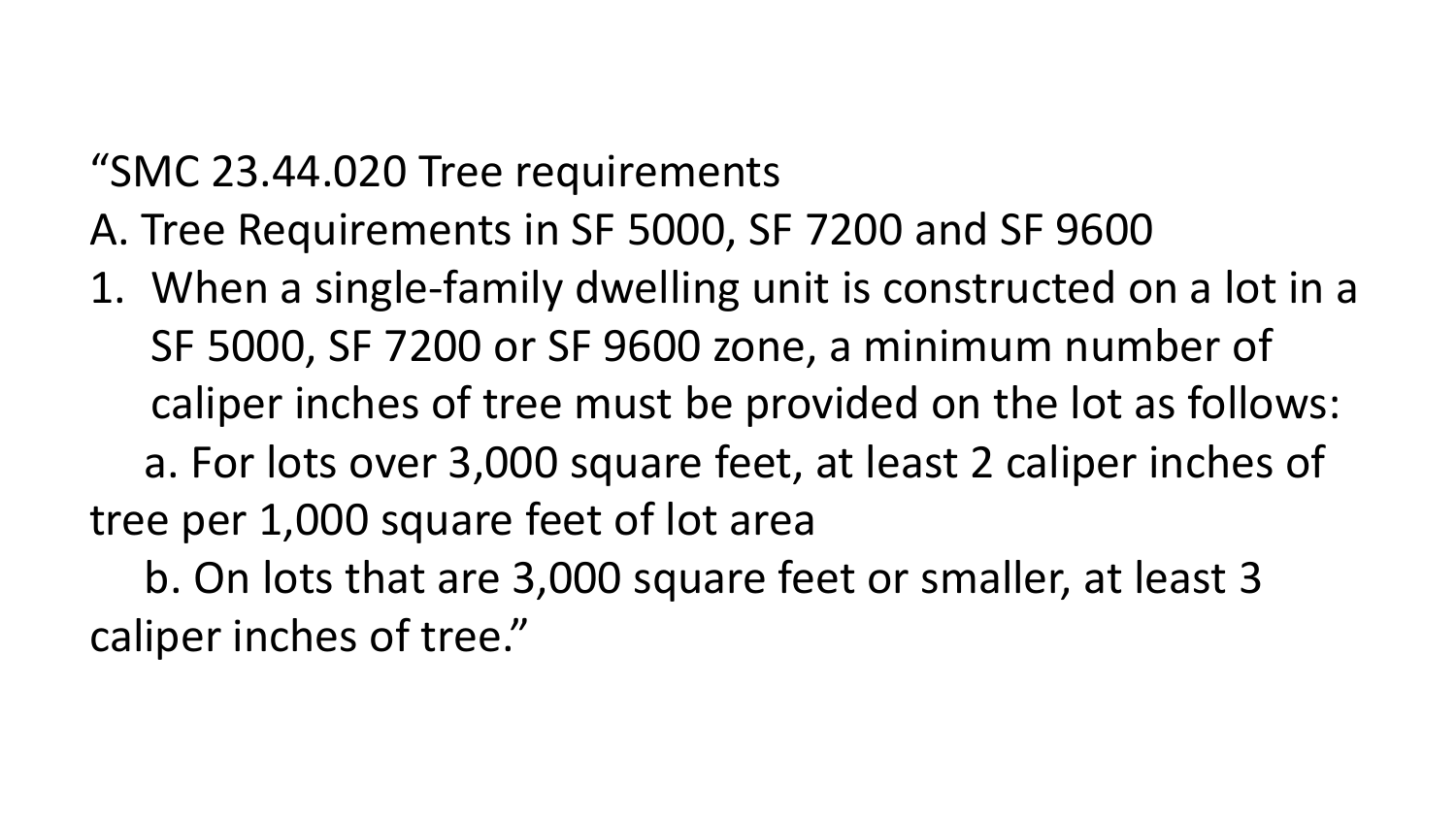"The minimum number of caliper inches of tree required may be met by preserving existing trees, planting new trees, or by a combination of preservation and planting. The preservation or planting of trees in the right-of-way may be counted, provided that they are approved by the Director of Transportation." …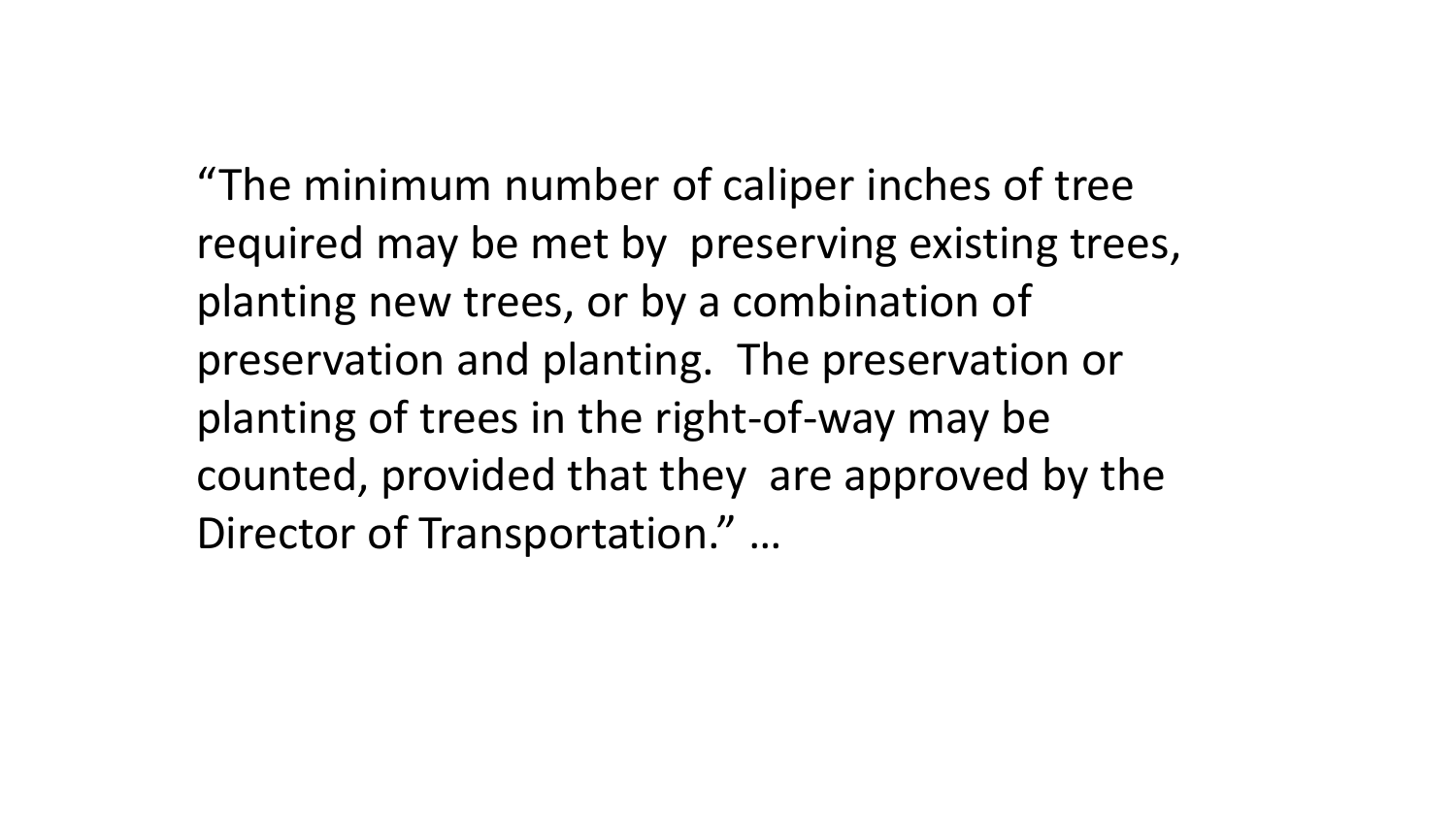"4. Tree measurements. Trees planted to meet the requirements in this subsection 23.44.020.A. shall be at least 1.5 inches in diameter. The diameter of new trees shall be measured (in caliper inches) 6 inches above the ground. Existing trees shall be measured 4.5 feet above the ground. When an existing tree is 3 to 10 inches in diameter, each 1 inch counts as 1 inch toward meeting the tree requirements in this subsection 23.44.020.A. When an existing tree is more than 10 inches in diameter, each 1 inch of the tree that is over 10 inches shall count as 3 inches toward meeting the tree requirement. "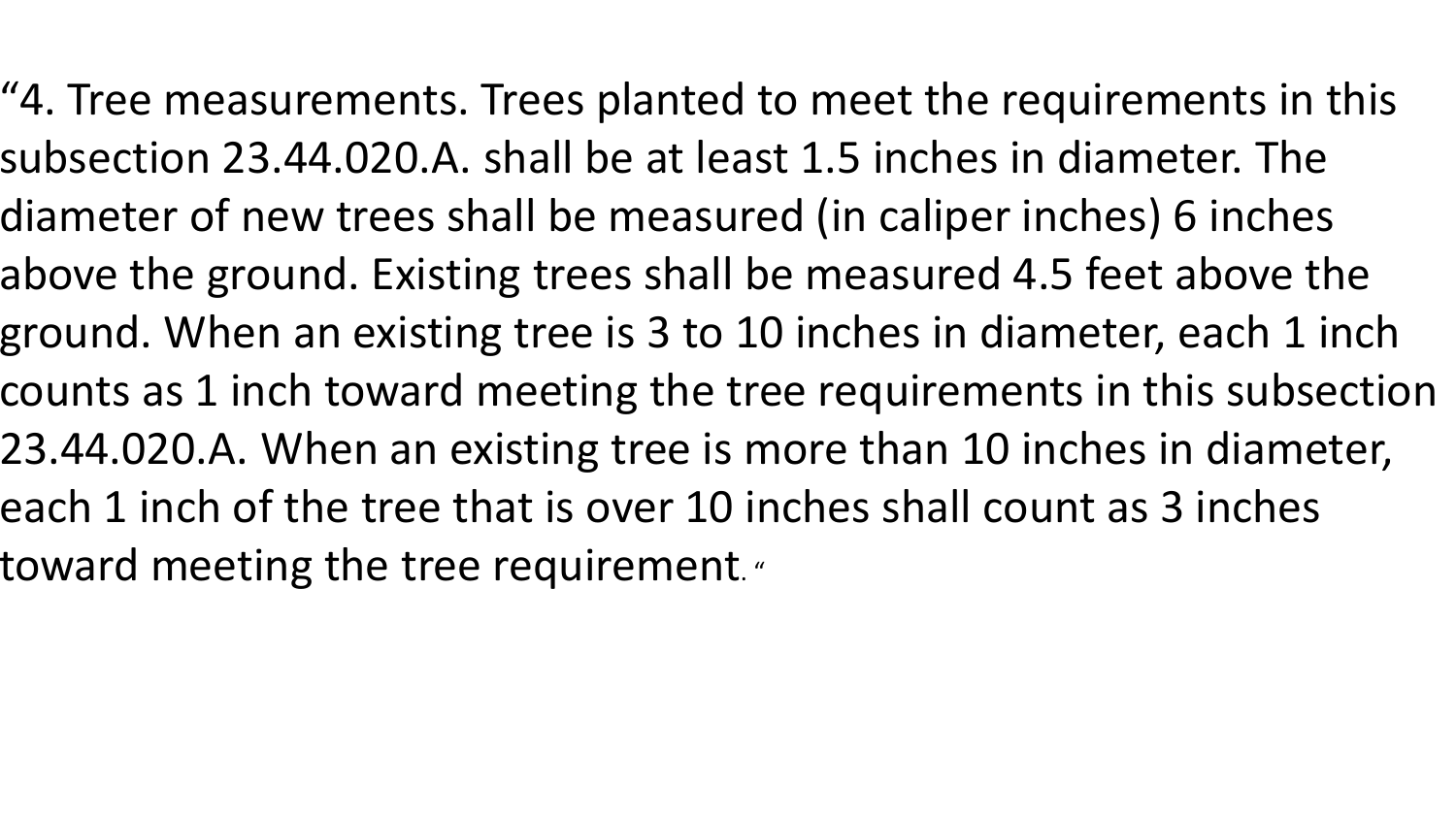Comment - There is no real protection for trees that are not exceptional to be protected during development except to meet the minimal landscape planting. And as we've seen exceptional trees can be removed from building site footprint.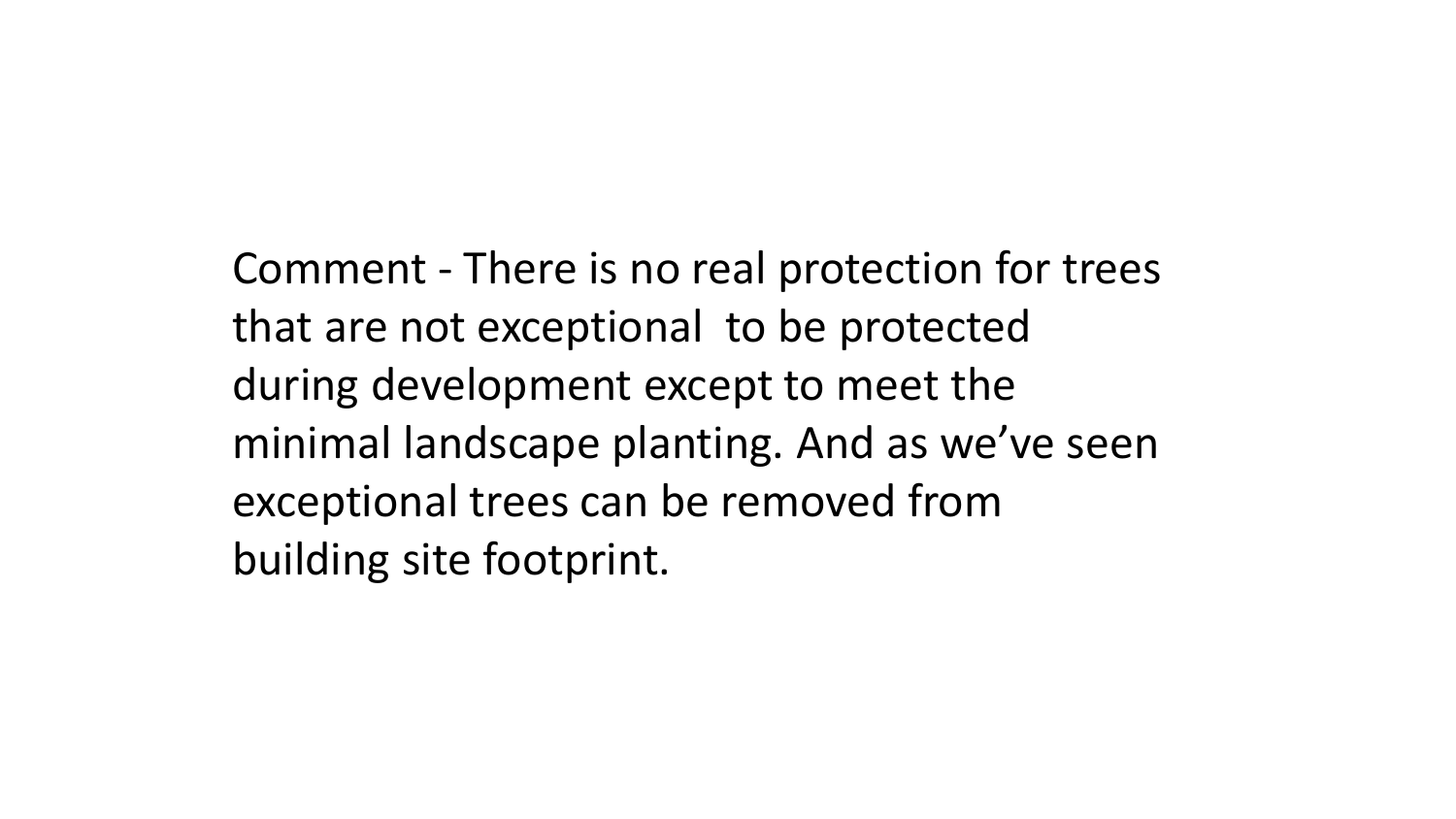"SMC 25.11.090 - Tree replacement and site restoration. A. Each exceptional tree and tree over two (2) feet in diameter that is removed in association with development in all zones shall be replaced by one or more new trees, the size and species of which shall be determined by the Director; the tree replacement required shall be designed to result, upon maturity, in a canopy cover that is at least equal to the canopy cover prior to tree removal. Preference shall be given to on-site replacement. When on-site replacement cannot be achieved, or is not appropriate as determined by the Director, preference for offsite replacement shall be on public property. "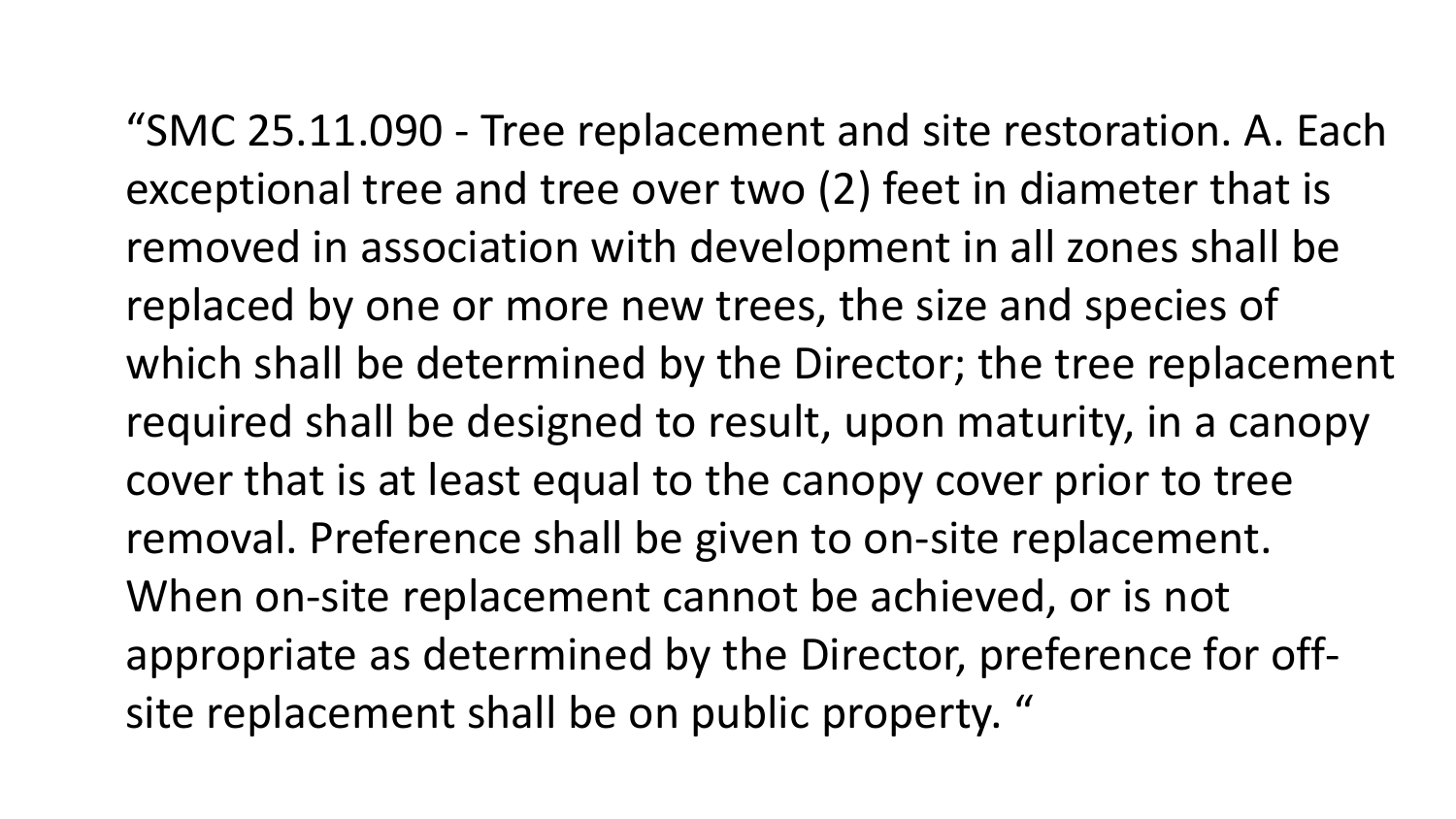Comment - Additional loophole for removing exceptional trees during development

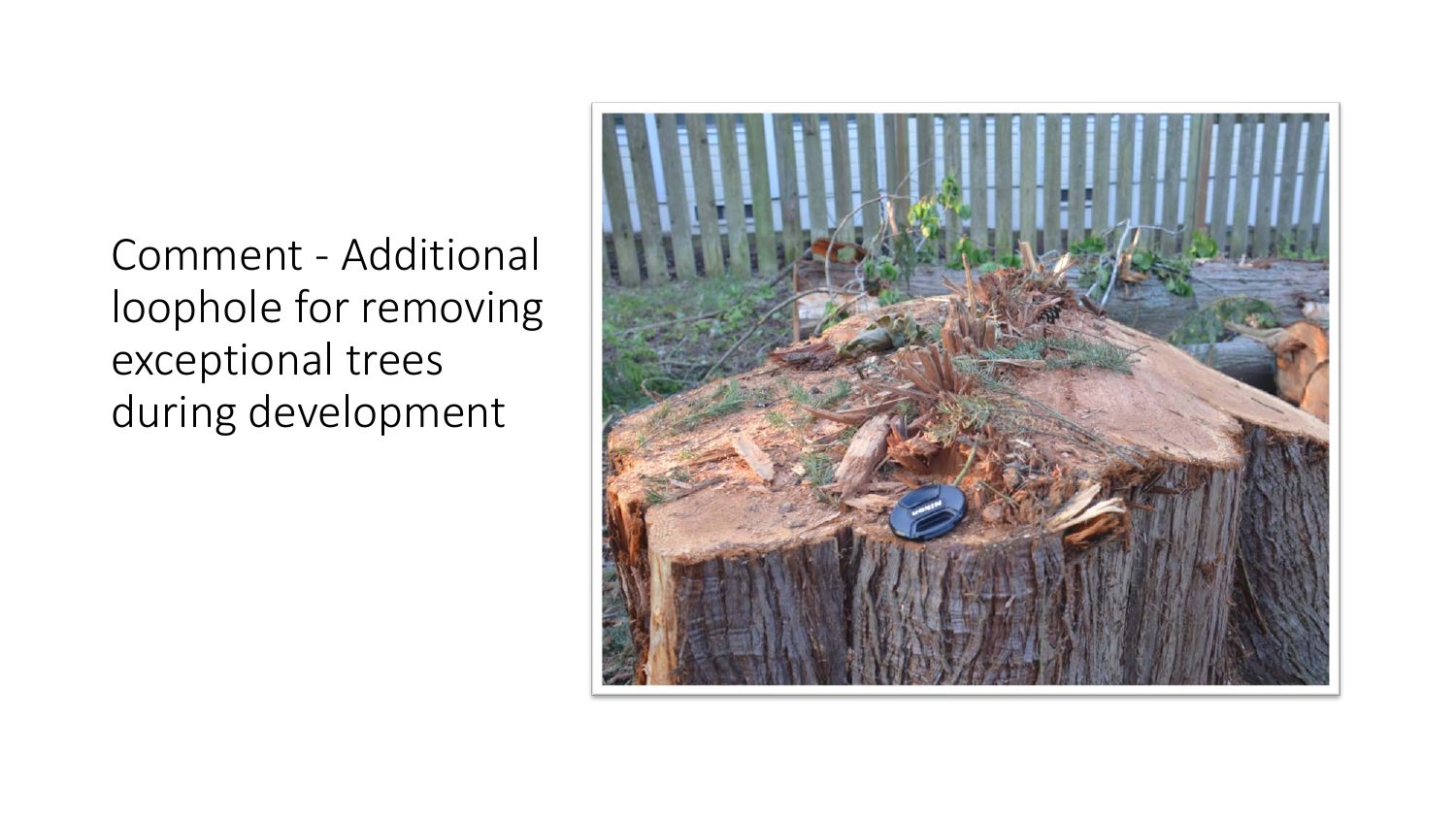#### SMC 25.11.090 – cont.

"B. No tree replacement is required if the (1) tree is hazardous, dead, diseased, injured or in a declining condition with no reasonable assurance of regaining vigor as determined by a tree care professional, or (2) the tree is proposed to be relocated to another suitable planting site as approved by the Director."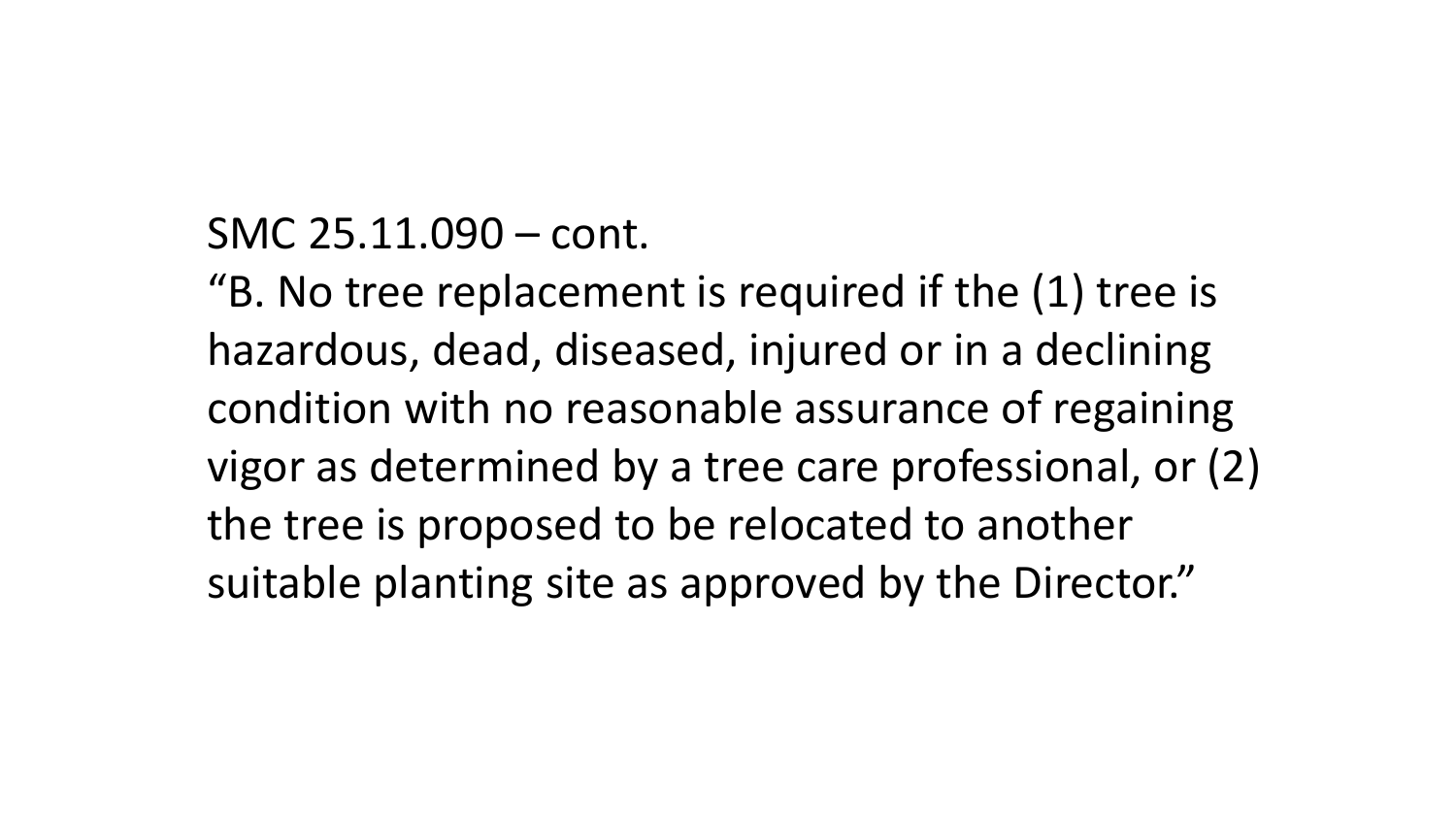Comment – Unfortunately since the Ordinance was passed in 2001, there is no record of exceptional trees or trees over 24" DBH being replaced on site or off site. The question to ask DCI is where are the replacement trees, what is their species and size? If the developer did not re-plant the removed trees on site, where were they planted and by who? Where is the money (fee-in-lieu) DCI would have collected to pay for the city replanting them?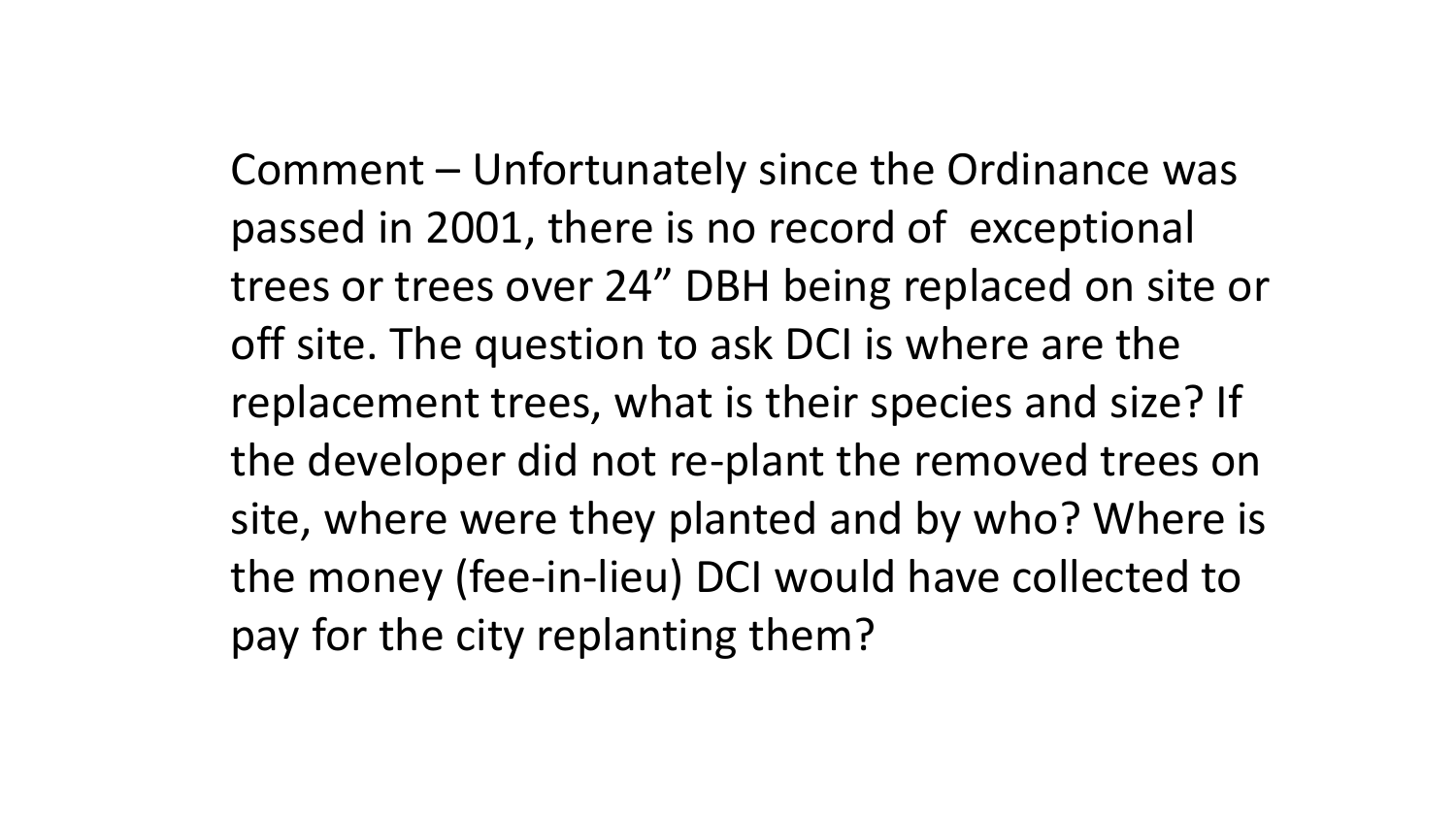# What about trees removed on property already developed?

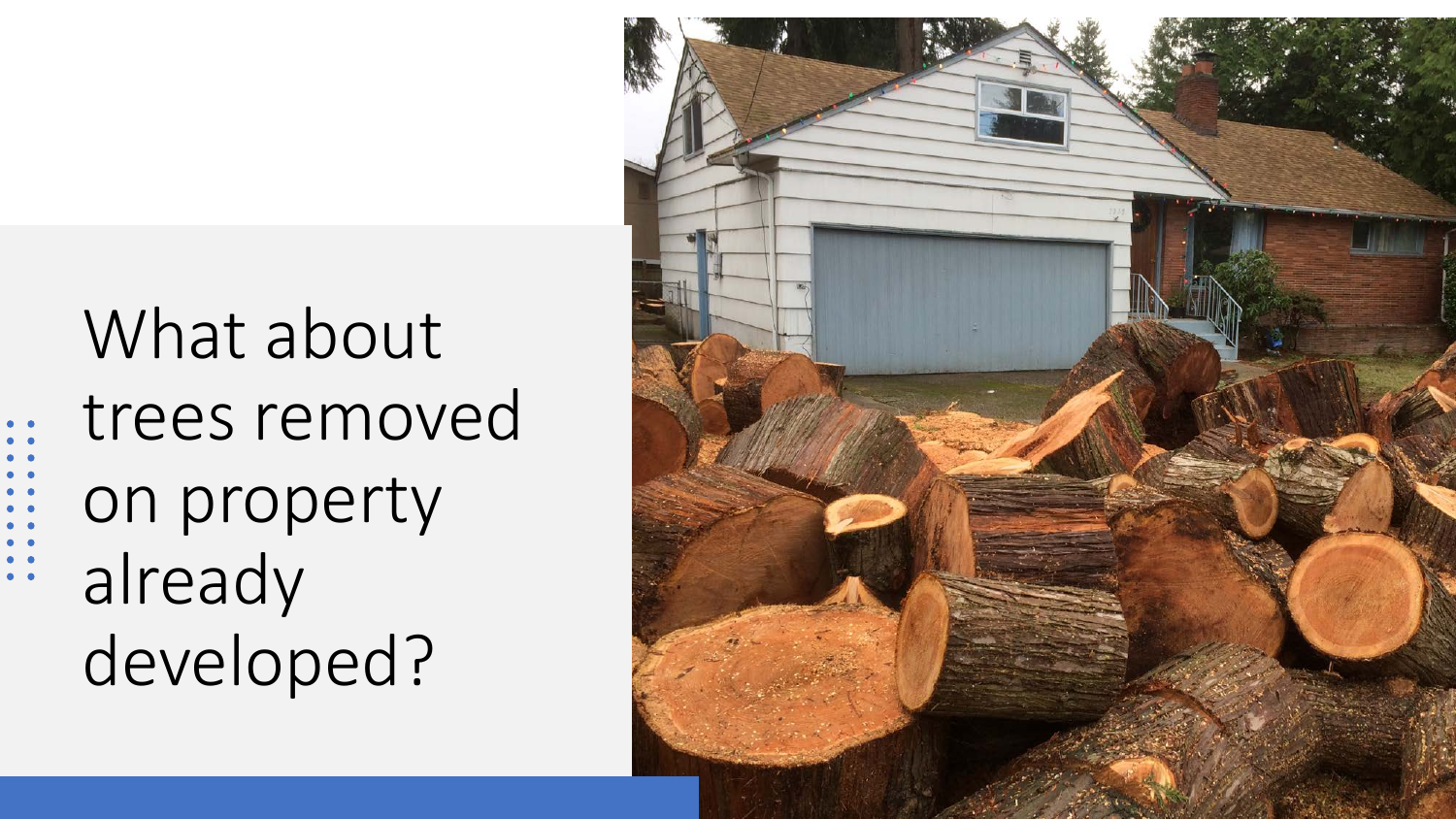### **25.11.040 - Restrictions on tree removal**

A. Tree removal or topping is prohibited in the following cases …

Exceptional trees on lots in Lowrise, Midrise, commercial, and single-family zones.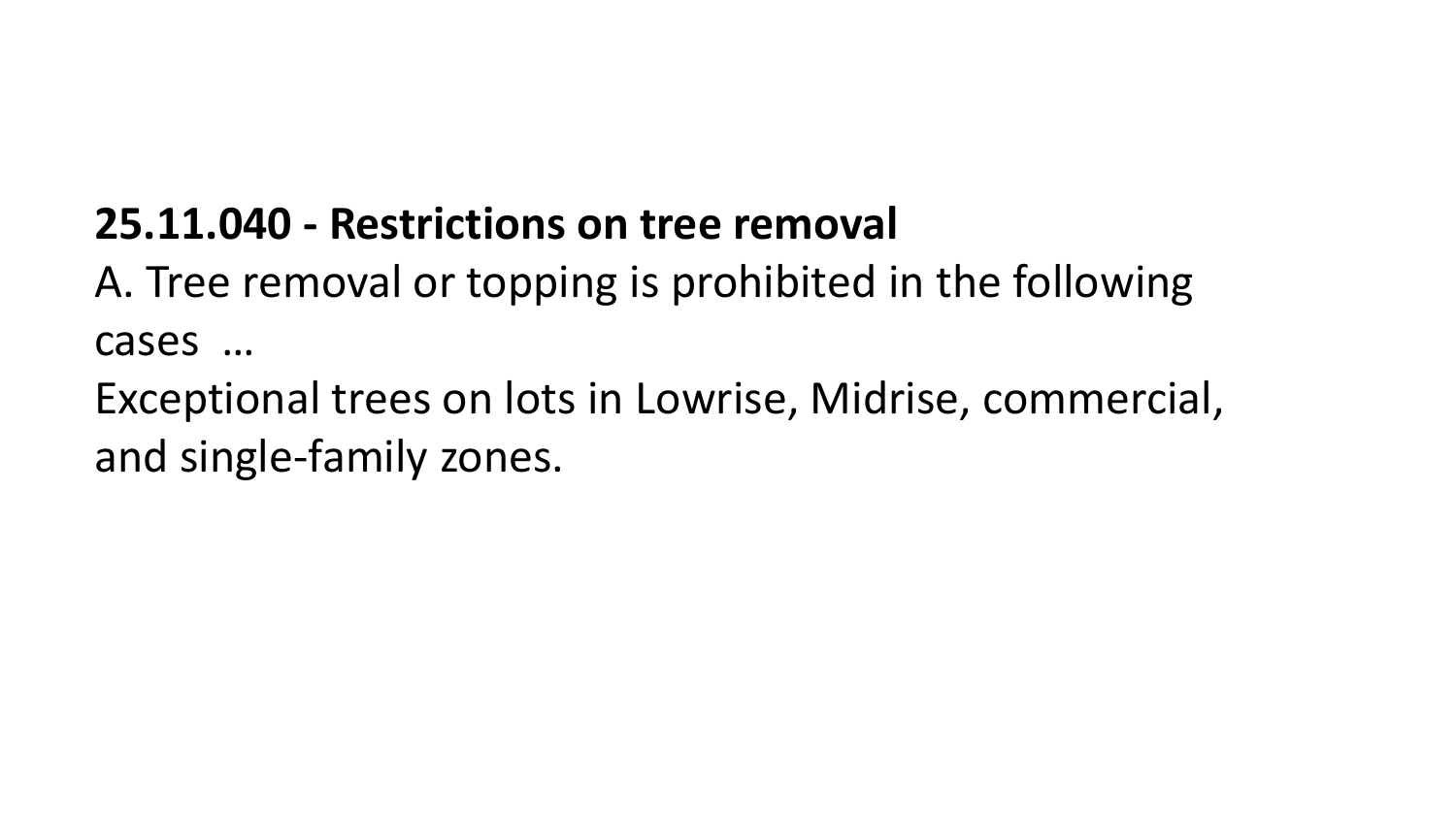Comment – Unlike many other cities, Seattle does not require permits to remove trees on already developed property. Seattle instead relies on a complaint based system. By the time you hear a chainsaw it is too late to save exceptional trees being removed.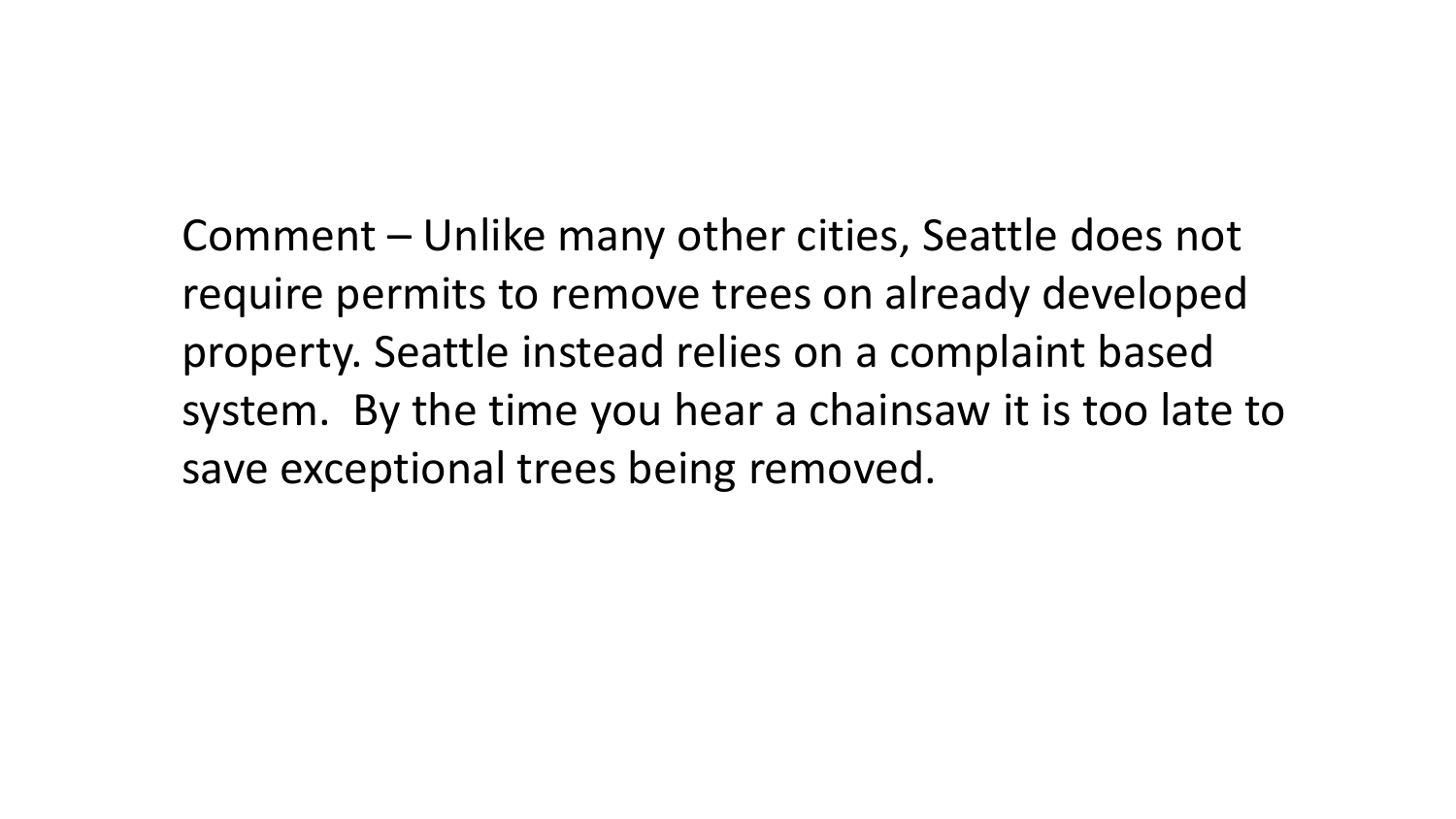Could Seattle have a permit system today? Yes.

## SMC 25.11.100 **Enforcement and penalties.** A. Authority. The Director shall have authority to enforce the provisions of this chapter, to issue permits, impose conditions, and establish administrative procedures and guidelines, conduct inspections, and prepare the forms necessary to carry out the purposes of this chapter.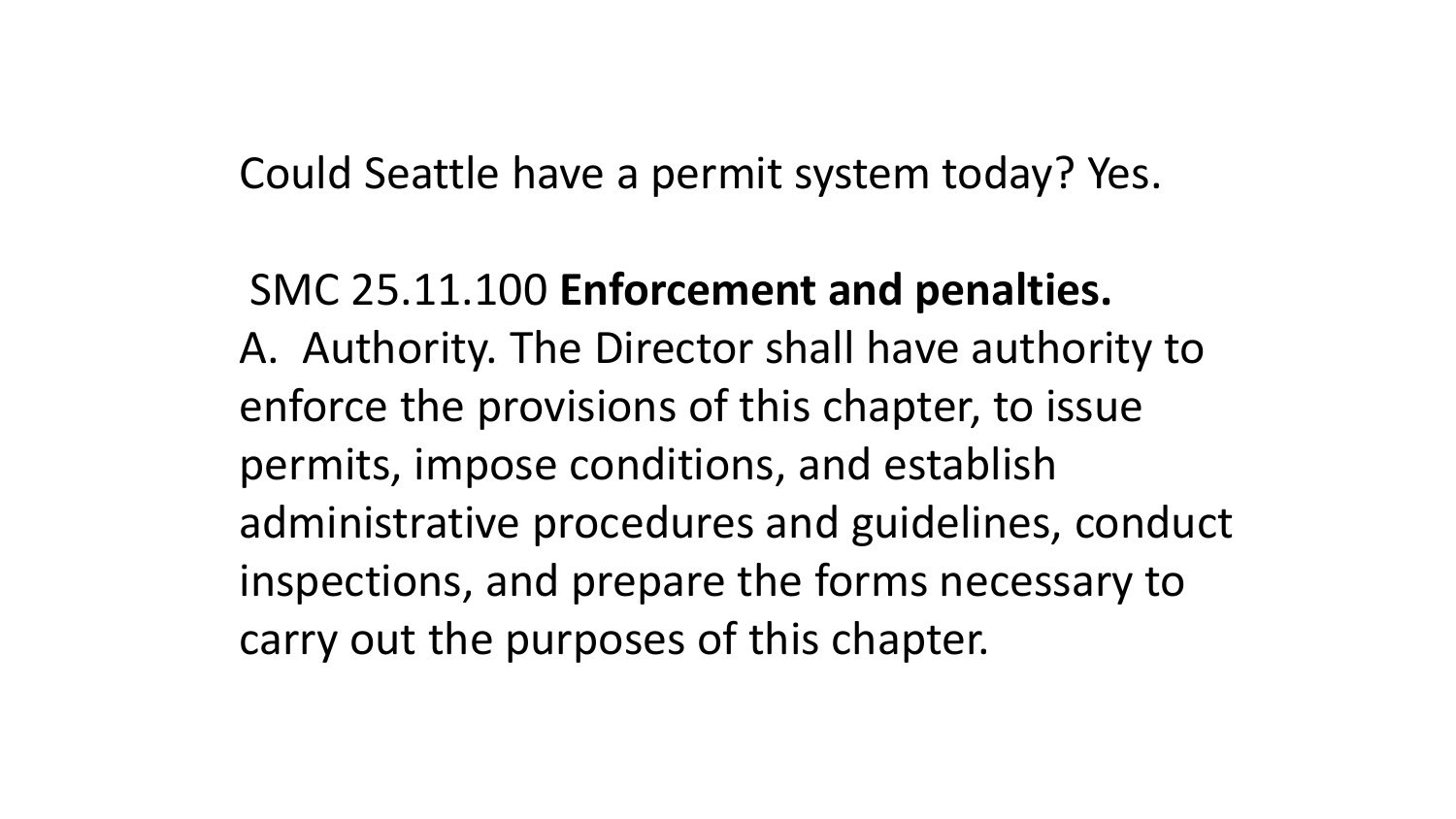What about the number of significant, nonexceptional trees that can be removed?

"Limits on Tree Removal. In addition to the prohibitions in subsection 25.11.040.A, no more than three trees 6 inches or greater in diameter, measured 4.5 feet above the ground, may be removed in any one-year period on lots in Lowrise, Midrise, commercial, and single-family zones,…"